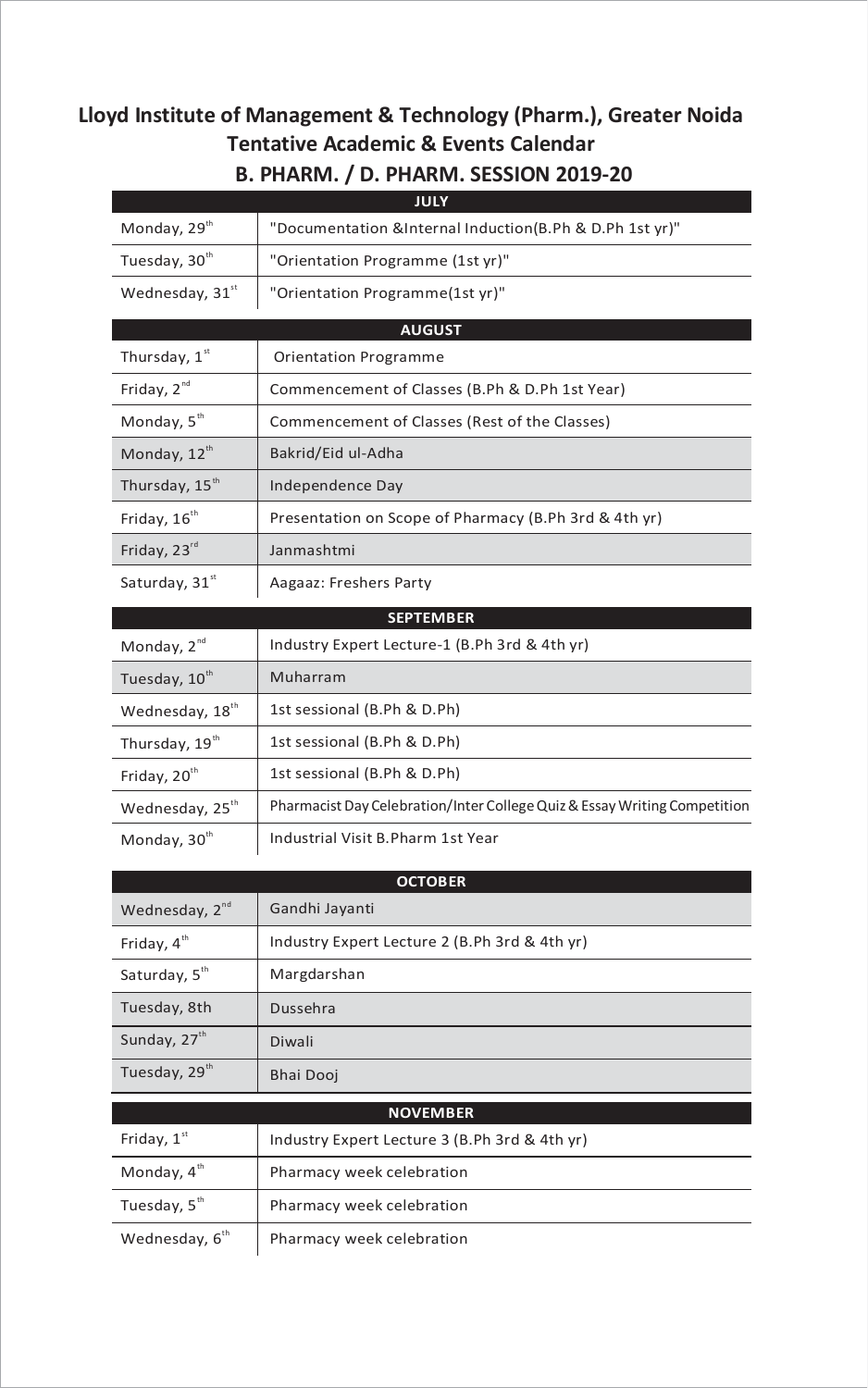| Thursday, 7 <sup>th</sup>  | Pharmacy week celebration   |
|----------------------------|-----------------------------|
| Friday, $8th$              | Pharmacy week celebration   |
| Tuesday, 12 <sup>th</sup>  | Guru Nanak Jayanti          |
| Saturday, 16 <sup>th</sup> | National Conference         |
| Wednesday, 27th            | 2nd sessional (B.Ph & D.Ph) |
| Thursday, 28 <sup>th</sup> | 2nd sessional (B.Ph & D.Ph) |
| Friday, 29 <sup>th</sup>   | 2nd sessional (B.Ph & D.Ph) |

| <b>DECEMBER</b>             |                                        |
|-----------------------------|----------------------------------------|
| Monday, 9 <sup>th</sup>     | End Sem B.Ph University Exams (Theory) |
| Wednesday, 25 <sup>th</sup> | Christmas                              |

| <b>JANUARY</b>              |                                                              |
|-----------------------------|--------------------------------------------------------------|
| Wednesday, 1st              | New Year                                                     |
| Wednesday, 8th              | End Sem B.Ph Univ. Prac Exam (Winter Vacation for D. Pharm.) |
| Wednesday, 15 <sup>th</sup> | Makar Sakranti                                               |
| Monday, 20 <sup>th</sup>    | <b>FDP</b>                                                   |
| Tuesday, 21st               | <b>FDP</b>                                                   |
| Wednesday, 22 <sup>nd</sup> | <b>FDP</b>                                                   |
| Thursday, 23rd              | <b>FDP</b>                                                   |
| Friday, 24 <sup>th</sup>    | <b>FDP</b>                                                   |
| Saturday, 25 <sup>th</sup>  | Mini Marathon                                                |
| Sunday, 26 <sup>th</sup>    | Republic Day                                                 |
| Monday, 27th                | Commencement of B. Pharm (Even Sem) & D. Pharm. classes      |

| <b>FEBRUARY</b>            |                                               |
|----------------------------|-----------------------------------------------|
| Friday, 7 <sup>th</sup>    | Industry Expert Lecture-4 (B.Ph 3rd & 4th yr) |
| Saturday, 15th             | Alumni Meet                                   |
| Monday, 17th               | 1st sessional B.Ph                            |
| Tuesday, 18th              | 1st sessional B.Ph                            |
| Wednesday, 19th            | 1st sessional B.Ph                            |
| Saturday, 22 <sup>nd</sup> | <b>LLOYD Champions League</b>                 |
| Sunday, 23 <sup>rd</sup>   | <b>LLOYD Champions League</b>                 |
| Saturday, 29th             | LLOYD Carnival 2020                           |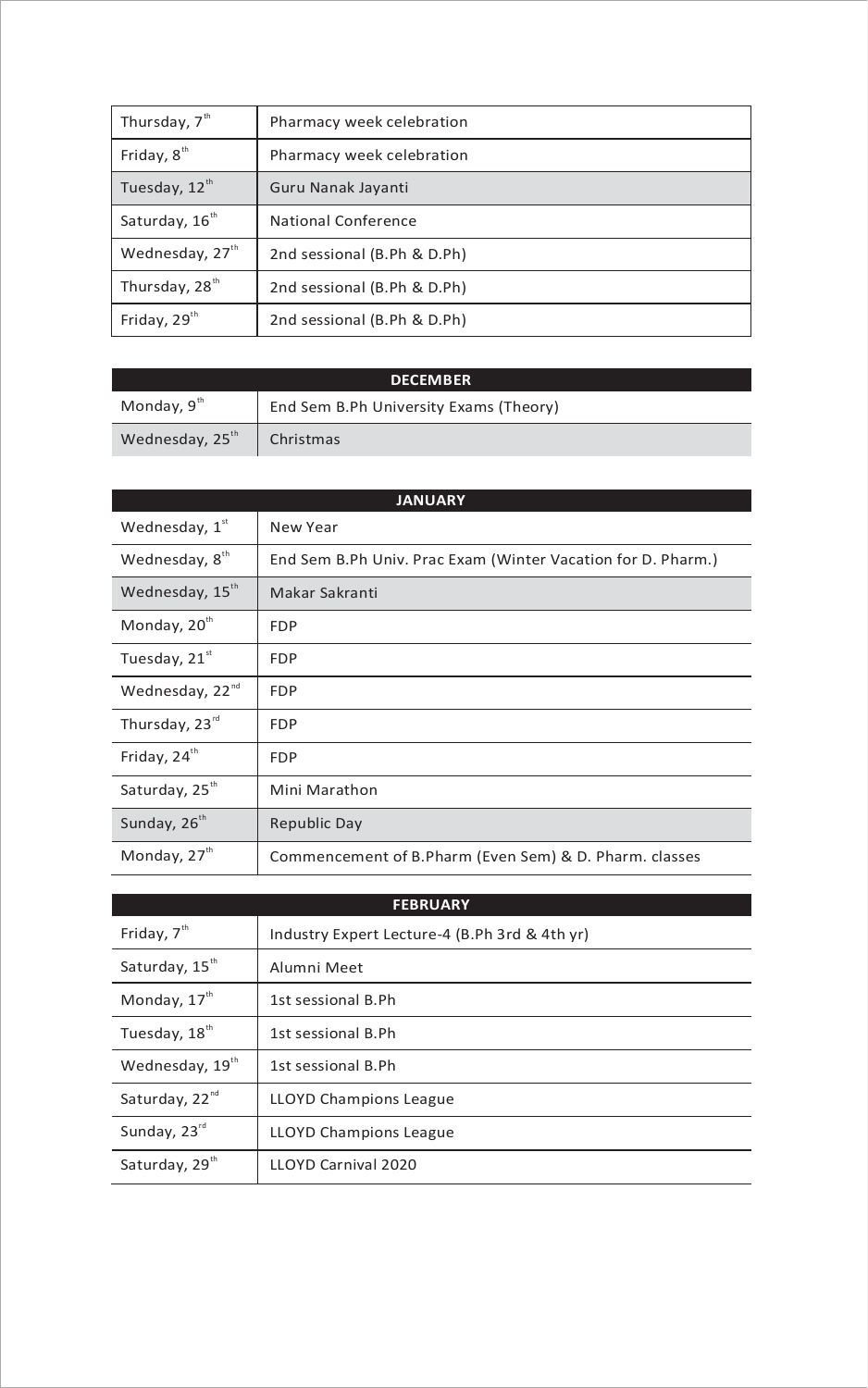| <b>MARCH</b>                |                                               |
|-----------------------------|-----------------------------------------------|
| Friday, $6th$               | Industry Expert Lecture-5 (B.Ph 3rd & 4th yr) |
| Tuesday, 10th               | Holi                                          |
| Monday, 16 <sup>th</sup>    | 2nd sessional B.Ph, 3rd sessional D.Ph        |
| Tuesday, 17 <sup>th</sup>   | 2nd sessional B.Ph, 3rd sessional D.Ph        |
| Wednesday, 18 <sup>th</sup> | 2nd sessional B.Ph, 3rd sessional D.Ph        |
| Friday, 20 <sup>th</sup>    | Industrial visit B.Pharm (2nd & 3rd yr)       |

| <b>APRIL</b>               |                                               |
|----------------------------|-----------------------------------------------|
| Saturday, 4th              | Niyukti 2020                                  |
| Friday, 10th               | Industry Expert Lecture-6 (B.Ph 3rd & 4th yr) |
| Friday, 24 <sup>th</sup>   | Farewell                                      |
| Thursday, 30 <sup>th</sup> | Last working day (D.Pharm & B.Pharm)          |

| <b>MAY</b>               |                                        |
|--------------------------|----------------------------------------|
| Monday, $11^{\text{th}}$ | End Sem B.Ph University Exams (Theory) |
| Monday, 18 <sup>th</sup> | D.Pharm Final exams (Prac)             |
| Monday, 25 <sup>th</sup> | Eid-ul-Fitr                            |

| <b>JUNE</b>             |                              |
|-------------------------|------------------------------|
| Monday, $1st$           | End Sem B.Ph Univ. Prac Exam |
| Monday, 8 <sup>th</sup> | D.Ph Final exams (Theory)    |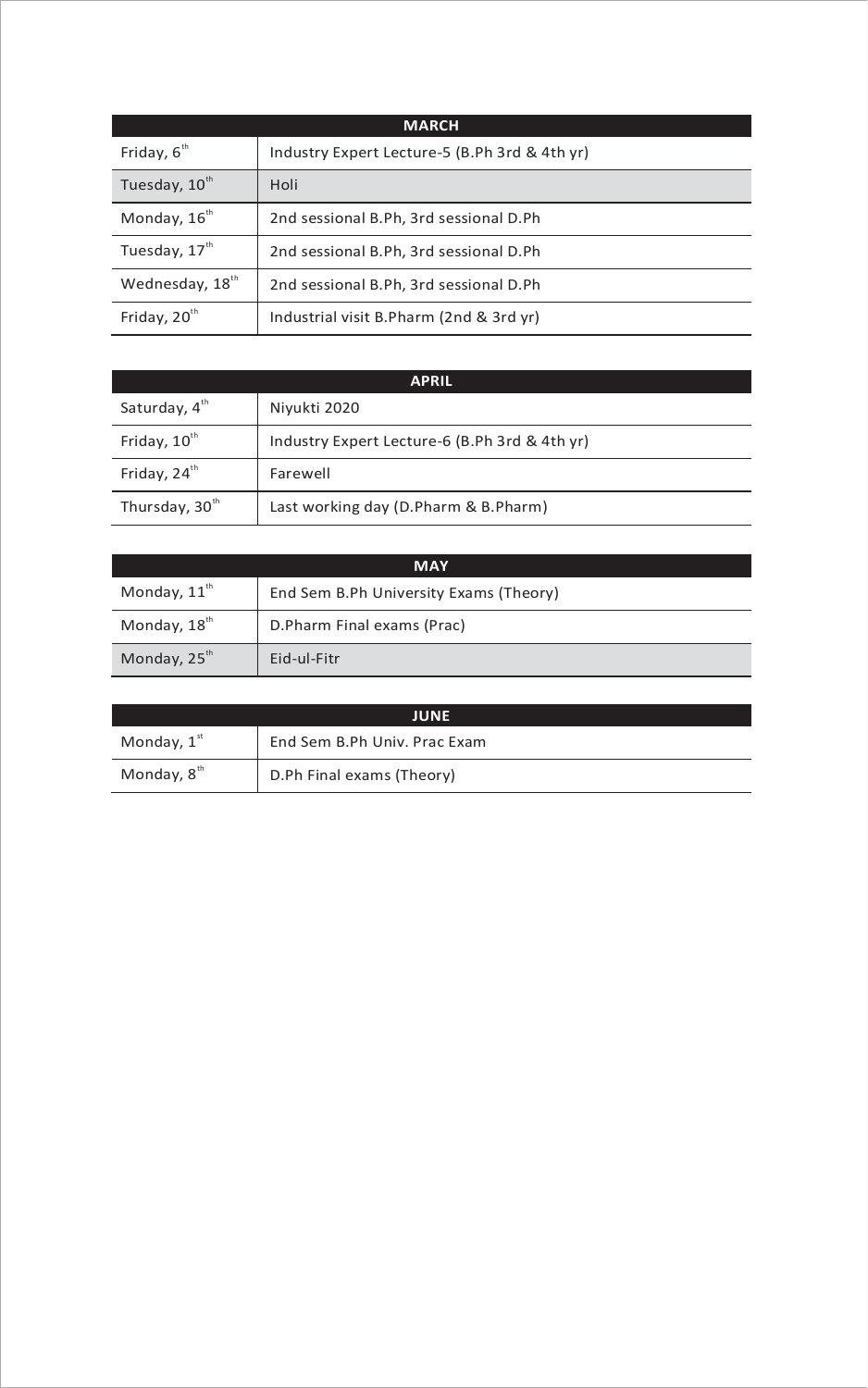## **Lloyd Institute of Management & Technology (Pharm.), Greater Noida Tentative Academic & Events Calendar and Academics M. PHARM. SESSION 2019‐20**

|                             | <b>AUGUST</b>                                                       |
|-----------------------------|---------------------------------------------------------------------|
| Saturday, 10th              | Allocation of projects (3rd Sem)                                    |
| Monday, 12th                | Bakrid/Eid ul-Adha                                                  |
| Thursday, 15 <sup>th</sup>  | Independence Day                                                    |
| Saturday, 17 <sup>th</sup>  | Commencement of Ist Sem classes                                     |
| Friday, 23rd                | Janmashtmi                                                          |
| Saturday, 31st              | Submission of Synopsis (3rd Sem)                                    |
|                             | <b>SEPTEMBER</b>                                                    |
| Thursday, 5 <sup>th</sup>   | Teacher's Day celebration                                           |
| Saturday, 7 <sup>th</sup>   | Presentation of synopsis & approval of Projects (3rd Sem)           |
| Tuesday, 10th               | Muharram                                                            |
| Wednesday, 25 <sup>th</sup> | Pharmacist Day Celebration 2019 & Intercollege Quiz & Essay Writing |
|                             | <b>OCTOBER</b>                                                      |
| Wednesday, 2 <sup>nd</sup>  | Gandhi Jayanti                                                      |
| Thursday, 3rd               | Submission of review article (3rd Sem)                              |
| Saturday, 5th               | Margdarshan                                                         |
| Tuesday, 8 <sup>th</sup>    | Dussehra                                                            |
| Friday, 18th                | Ist Sessional (1st Sem)                                             |
| Saturday, 19th              | Ist Sessional (1st Sem)                                             |
| Sunday, 27th                | Diwali                                                              |
| Tuesday, $29m$              | Bhai Dooj                                                           |
|                             | <b>NOVEMBER</b>                                                     |
| Friday, 1st                 | Visit to IPC, Ghaziabad (Ist Sem)                                   |
| Saturday, 2 <sup>nd</sup>   | Ist progress report Presentation (3rd Sem)                          |
| Monday, 4th                 | Pharmacy week celebration                                           |
| Tuesday, 5 <sup>th</sup>    | Pharmacy week celebration                                           |
| Wednesday, 6 <sup>th</sup>  | Pharmacy week celebration                                           |
| Thursday, 7 <sup>th</sup>   | Pharmacy week celebration                                           |
| Friday, 8 <sup>th</sup>     | Pharmacy week celebration                                           |
| Tuesday, 12th               | Guru Nanak Jayanti                                                  |
| Saturday, 16 <sup>th</sup>  | <b>National Conference</b>                                          |
| Friday, 29th                | 2nd Sessional (1st Sem)                                             |
| Saturday, 30th              | 2nd Sessional (1st Sem)                                             |